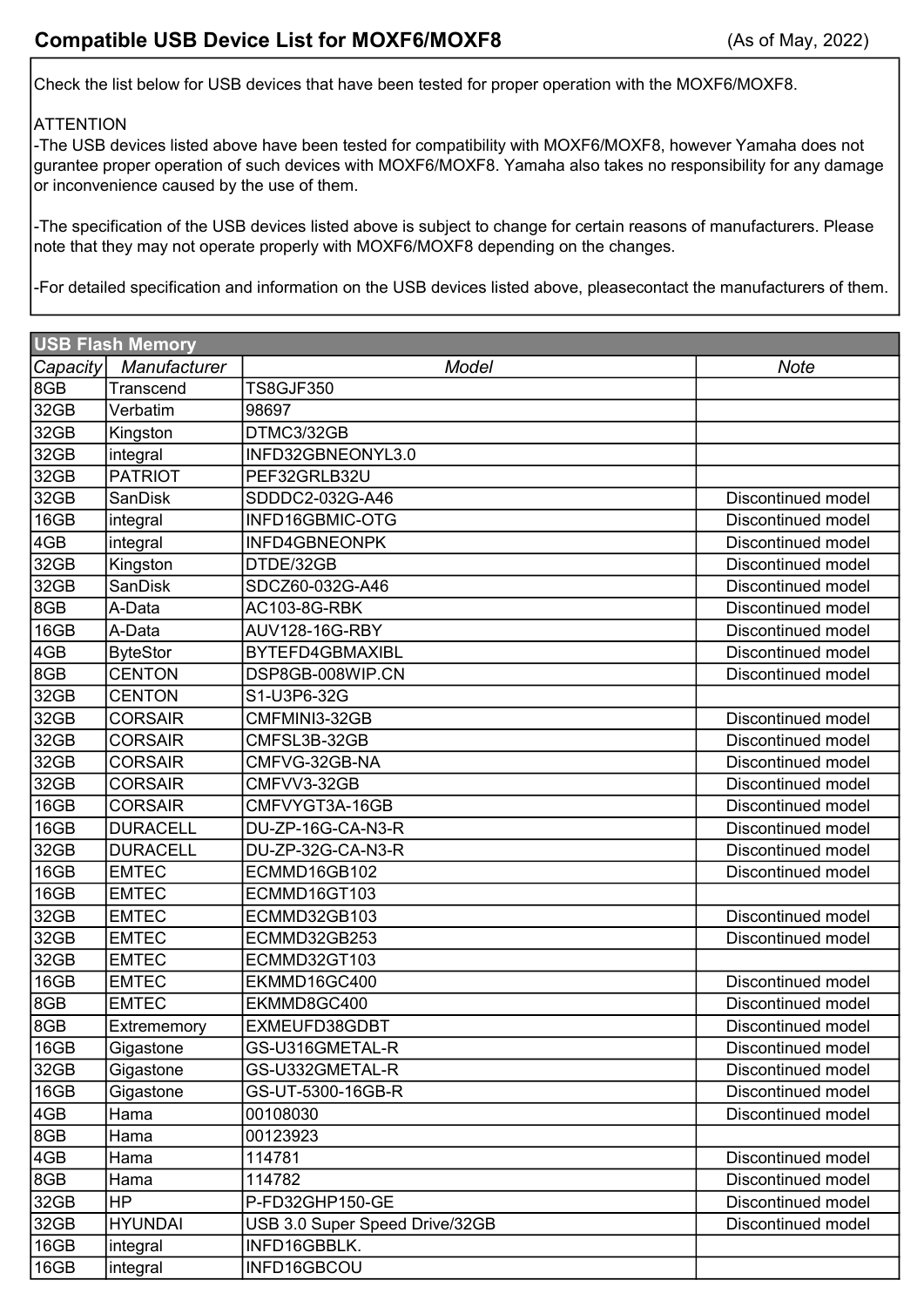| 16GB | integral       | INFD16GBCOU3.0                          |                           |
|------|----------------|-----------------------------------------|---------------------------|
| 16GB | integral       | INFD16GBEVOBL                           |                           |
| 16GB | integral       | INFD16GBFUSDUAL3.0-C                    |                           |
| 16GB | integral       | INFD16GBNEONB3.0                        |                           |
| 16GB | integral       | INFD16GBNEONPK                          |                           |
| 32GB | integral       | INFD32GBCOU                             |                           |
| 32GB | integral       | INFD32GBNEONPK                          |                           |
| 8GB  | integral       | INFD8GBEVOBL                            |                           |
| 8GB  | integral       | INFD8GBNOIR3.0                          |                           |
| 8GB  | integral       | <b>INFD8GBPULSEPK</b>                   |                           |
| 4GB  | integral       | USB 2.0 Courier Flash Drive 4G (204814) | Discontinued model        |
| 8GB  | integral       | USB 2.0 Courier Flash Drive 8G (229330) |                           |
| 8GB  | Intenso        | 3503460                                 |                           |
| 8GB  | Intenso        | 3504460                                 | Discontinued model        |
| 8GB  | Intenso        | 3511460                                 | <b>Discontinued model</b> |
| 16GB | Intenso        | 3521471                                 |                           |
| 16GB | Intenso        | 3531470                                 |                           |
| 8GB  | Intenso        | 3532460                                 |                           |
| 16GB | Intenso        | 3532470                                 |                           |
| 16GB | Kingston       | DT101G2/16GB                            | Discontinued model        |
| 8GB  | Kingston       | DT101G2/8GB                             | Discontinued model        |
| 16GB | Kingston       | DT104/16GB                              | Discontinued model        |
| 32GB | Kingston       | DT104/32GB                              | Discontinued model        |
| 16GB | Kingston       | DT106/16GB                              | Discontinued model        |
| 8GB  | Kingston       | DT111/8G                                | Discontinued model        |
| 32GB | Kingston       | DT20/32GB                               | Discontinued model        |
| 16GB | Kingston       | DT50/16GB                               | Discontinued model        |
| 32GB | Kingston       | DT50/32GB                               | Discontinued model        |
| 8GB  | Kingston       | <b>DT50/8GB</b>                         | Discontinued model        |
| 16GB | Kingston       | DTDUO3/16GB                             | Discontinued model        |
| 16GB | Kingston       | DTDUO3C/16GB                            | Discontinued model        |
| 32GB | Kingston       | DTDUO3C/32GB                            |                           |
| 32GB | Kingston       | DTDUO3G2/32GB                           |                           |
| 16GB | Kingston       | DTGE9/16GB                              | Discontinued model        |
| 16GB | Kingston       | DTIG3/16GB                              | Discontinued model        |
| 16GB | Kingston       | DTIG3/16GBZ                             | Discontinued model        |
| 32GB | Kingston       | DTIG3/32GB                              | Discontinued model        |
| 8GB  | Kingston       | DTIG3/8GB                               | Discontinued model        |
| 32GB | Kingston       | DTKN/32GB                               |                           |
| 16GB | Kingston       | DTMCK/16GB                              | Discontinued model        |
| 16GB | Kingston       | DTSE9G2/16GB                            | Discontinued model        |
| 8GB  | Kingston       | DTSE9G2/8GB                             | Discontinued model        |
| 16GB | Kingston       | DTSE9H/16GB                             | Discontinued model        |
| 32GB | Kingston       | DTSE9H/32GB                             |                           |
| 32GB | Kingston       | DTX/32GB                                |                           |
| 32GB | Lexar          | LJDM45-32GABSL                          |                           |
| 32GB | Lexar          | LJDS47-32GABBK                          |                           |
| 4GB  | Lexar          | LJDS50-4GB                              | Discontinued model        |
| 32GB | Lexar          | LJDTD32GABEU                            | Discontinued model        |
| 4GB  | Lexar          | LJDTT4GB                                | Discontinued model        |
| 32GB | Lexar          | LJDV100-32GABAP                         | Discontinued model        |
| 32GB | Lexar          | LJDV40-32GABVNA                         |                           |
| 32GB | <b>MONSTER</b> | UFD-0032-105                            | Discontinued model        |
| 16GB | <b>MONSTER</b> | USBR2-0016-A                            | Discontinued model        |
| 16GB | <b>PATRIOT</b> | PEF16GSBUSB                             | Discontinued model        |
| 32GB | <b>PATRIOT</b> | PEF32GTRI3USB                           | Discontinued model        |
| 8GB  | <b>PATRIOT</b> | PEF8GRUSB                               | Discontinued model        |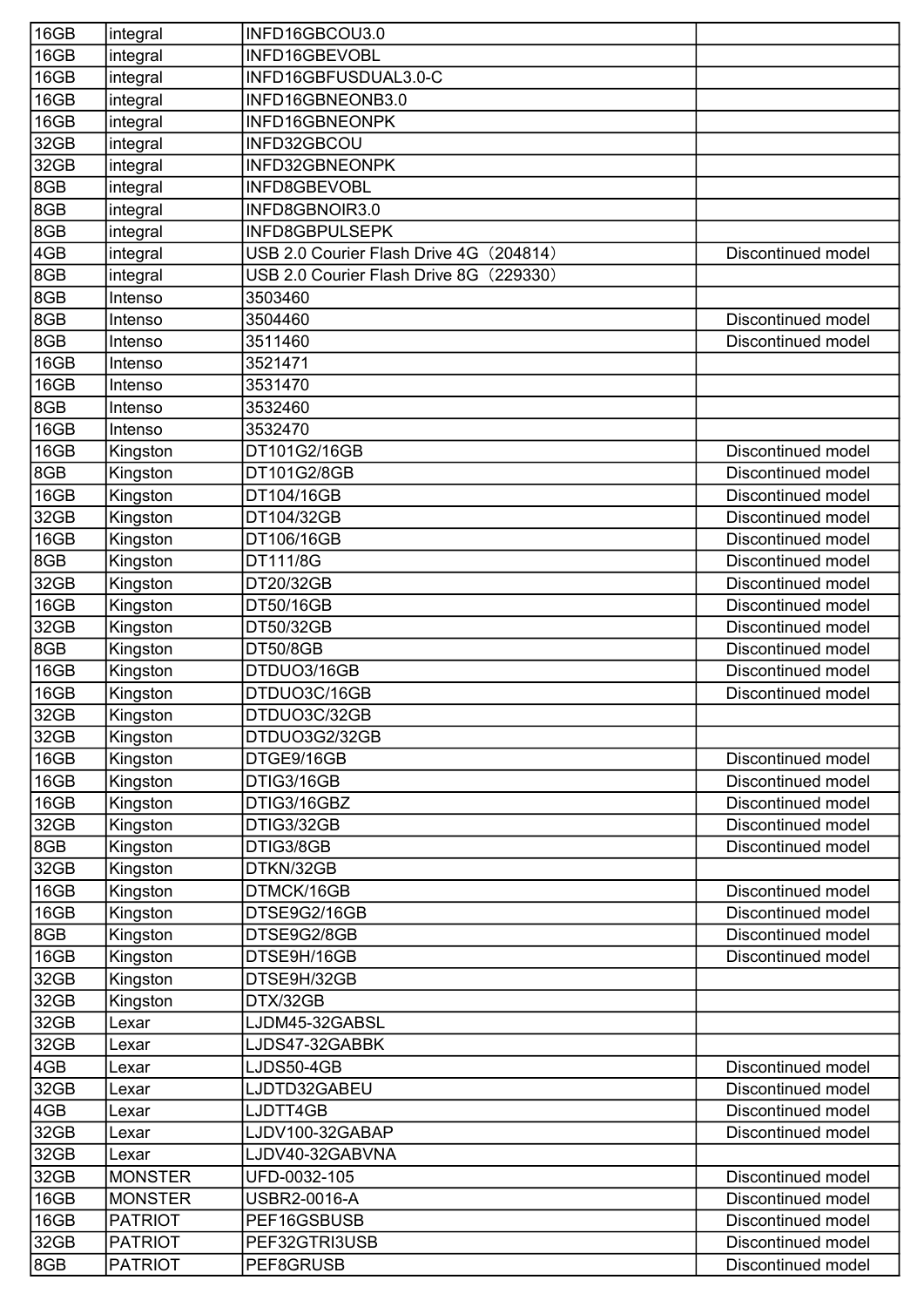| 8GB  | <b>PATRIOT</b> | PEF8GSBUSB                       | Discontinued model |
|------|----------------|----------------------------------|--------------------|
| 32GB | <b>PATRIOT</b> | PIF32GSTRCOTG                    | Discontinued model |
| 16GB | <b>PATRIOT</b> | PSF16GPSHB32U                    |                    |
| 16GB | <b>PATRIOT</b> | PSF16GQDI3USB                    | Discontinued model |
| 16GB | <b>PATRIOT</b> | PSF16GSPUSB                      | Discontinued model |
| 16GB | <b>PATRIOT</b> | PSF16GSTRLTOTG                   | Discontinued model |
| 16GB | <b>PATRIOT</b> | PSF16GSTROTG                     | Discontinued model |
| 16GB | <b>PATRIOT</b> | PSF16GVEX3USB                    | Discontinued model |
| 16GB | <b>PATRIOT</b> | PSF16GXJBUSB                     | Discontinued model |
| 32GB | <b>PATRIOT</b> | PSF32GBLZ3USB                    | Discontinued model |
| 32GB | <b>PATRIOT</b> | PSF32GGLD3USB                    | Discontinued model |
| 32GB | <b>PATRIOT</b> | PSF32GPSHB32U                    |                    |
| 32GB | <b>PATRIOT</b> | PSF32GQDI3USB                    | Discontinued model |
| 32GB | <b>PATRIOT</b> | PSF32GSTRLTOTG                   | Discontinued model |
| 32GB | <b>PATRIOT</b> | PSF32GXJBUSB                     | Discontinued model |
| 32GB | <b>PATRIOT</b> | PSF32GXPPUSB                     | Discontinued model |
| 4GB  | <b>PATRIOT</b> | PSF4GXPPUSB                      | Discontinued model |
| 8GB  | <b>PATRIOT</b> | PSF8GSPUSB                       | Discontinued model |
| 8GB  | <b>PATRIOT</b> | PSF8GSTRLTOTG                    | Discontinued model |
| 16GB | <b>PNY</b>     | FD16GATT430-EF                   | Discontinued model |
| 16GB | <b>PNY</b>     | FDI16GOTGOU3G-EF                 | Discontinued model |
| 32GB | <b>PNY</b>     | P-FD32GCOM-GE                    | Discontinued model |
| 16GB | <b>PNY</b>     | P-FDI16GOTGSWB-GE                | Discontinued model |
| 32GB | <b>PNY</b>     | P-FDI32GOTGSWB-GE                | Discontinued model |
| 16GB | <b>PNY</b>     | P-FDU16GWOV-GE                   | Discontinued model |
| 32GB | <b>PNY</b>     | P-FDU32GOTGCSW31-GE              | Discontinued model |
| 8GB  | <b>PNY</b>     | P-FDU8GBSLK/PRP-EFS2             | Discontinued model |
| 32GB | <b>SAMSUNG</b> | MUF-32BA                         | Discontinued model |
| 32GB | <b>SAMSUNG</b> | MUF-32BB/AM                      | Discontinued model |
| 32GB | <b>SAMSUNG</b> | MUF-32BC/AM                      | Discontinued model |
| 16GB | SanDisk        | SDCZ33-016G-B35                  | Discontinued model |
| 32GB | SanDisk        | SDCZ33-032G-A46                  |                    |
| 16GB | SanDisk        | SDCZ430-016G-G46                 |                    |
| 32GB | SanDisk        | SDCZ430-032G-G46                 |                    |
| 16GB | SanDisk        | SDCZ43-016G-A46                  | Discontinued model |
| 16GB | <b>SanDisk</b> | SDCZ43-016G-G46                  | Discontinued model |
| 32GB | SanDisk        | SDCZ43-032G-A46                  | Discontinued model |
| 32GB | SanDisk        | SDCZ48-032G-A46                  | Discontinued model |
| 4GB  | <b>SanDisk</b> | SDCZ50-004G-B35                  | Discontinued model |
| 16GB | <b>SanDisk</b> | SDCZ50-016G-B35                  |                    |
| 8GB  | <b>SanDisk</b> | SDCZ53-008G-A46                  | Discontinued model |
| 4GB  | <b>SanDisk</b> | SDCZ55-004G-B35Z                 | Discontinued model |
| 8GB  | SanDisk        | SDCZ55-008G                      | Discontinued model |
| 8GB  | SanDisk        | SDCZ55-008G-B35Z                 | Discontinued model |
| 16GB | <b>SanDisk</b> | SDCZ55-016G-A46R                 | Discontinued model |
| 16GB | SanDisk        | SDCZ55-016G-B35S                 | Discontinued model |
| 8GB  | <b>SanDisk</b> | SDCZ60-008G-A46                  | Discontinued model |
| 32GB | SanDisk        | SDCZ60-032G-B35                  |                    |
| 16GB | <b>SanDisk</b> | SDCZ71-016G-B35                  |                    |
| 16GB | SanDisk        | SDCZ73-016G-G46                  |                    |
| 32GB | <b>SanDisk</b> | SDCZ73-032G-G46                  |                    |
| 16GB | SanDisk        | SDCZ80-016G                      | Discontinued model |
| 16GB | SanDisk        | SDDD-016G                        | Discontinued model |
| 16GB | SanDisk        | SDDD2-016G-G46<br>SDDD3-016G-G46 | Discontinued model |
| 16GB | <b>SanDisk</b> | SDDD3-032G-G46                   |                    |
| 32GB | <b>SanDisk</b> |                                  |                    |
| 16GB | SanDisk        | SDDDC2-016G-G46                  |                    |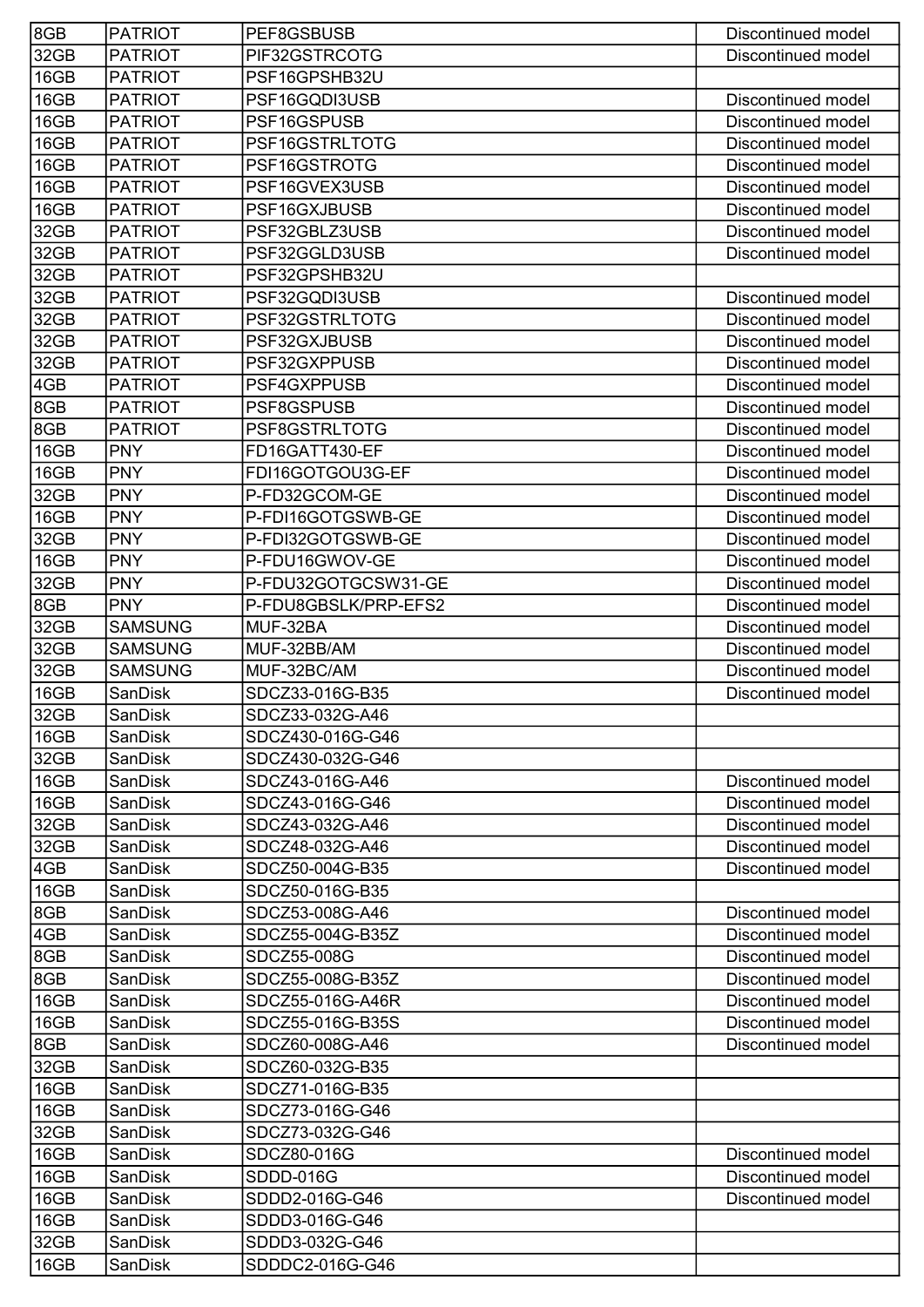| 8GB  | Silicon power        | SP008GBUF2825V1C                | Discontinued model |
|------|----------------------|---------------------------------|--------------------|
| 8GB  | <b>Silicon Power</b> | SP008GBUF2T35V1K                | Discontinued model |
| 8GB  | <b>Silicon Power</b> | SP008GBUF3B02V1K                |                    |
| 8GB  | <b>Silicon Power</b> | SP008GBUF3B30V1K                | Discontinued model |
| 8GB  | <b>Silicon Power</b> | SP008GBUF3B31V1U                |                    |
| 8GB  | <b>Silicon Power</b> | SP008GBUF3J35V1E                | Discontinued model |
| 16GB | <b>Silicon Power</b> | SP016GBUC3C31V1K                |                    |
| 16GB | Silicon power        | SP016GBUF2850V1T                | Discontinued model |
| 16GB | Silicon power        | SP016GBUF2T06V1K                |                    |
| 16GB | <b>Silicon Power</b> | SP016GBUF2T35V1K                | Discontinued model |
| 16GB | Silicon power        | SP016GBUF3B02V1K                |                    |
| 16GB | Silicon Power        | SP016GBUF3B05V1K                |                    |
| 16GB | <b>Silicon Power</b> | SP016GBUF3B21V1K                |                    |
| 16GB | <b>Silicon Power</b> | SP016GBUF3B31V1U                |                    |
| 16GB | Silicon power        | SP016GBUF3B50V1K                |                    |
| 16GB | Silicon power        | SP016GBUF3J06V1D                |                    |
| 16GB | Silicon power        | SP016GBUF3J08V1K                |                    |
| 16GB | <b>Silicon Power</b> | SP016GBUF3J80V1T                |                    |
| 16GB | Silicon power        | SP016GBUF3X31V1K                |                    |
| 32GB | <b>Silicon Power</b> | SP032GBUC3C50V1K                | Discontinued model |
| 32GB | <b>SONY</b>          | USM32CA1                        | Discontinued model |
| 2GB  | <b>TakeMS</b>        | 88399                           | Discontinued model |
| 8GB  | Teamgroup            | TC14538GR01                     |                    |
| 8GB  | Teamgroup            | TC15238GB01                     | Discontinued model |
| 16GB | Teamgroup            | TM13116GB01                     | Discontinued model |
| 8GB  | <b>TOSHIBA</b>       | PFU008U-1ACW                    | Discontinued model |
| 16GB | <b>TOSHIBA</b>       | PFU016U-1ACW                    | Discontinued model |
| 16GB | <b>TOSHIBA</b>       | PFU016U-1BLL                    | Discontinued model |
| 4GB  | <b>TOSHIBA</b>       | THNU04ENSRED(6                  | Discontinued model |
| 8GB  | <b>TOSHIBA</b>       | THNU08HAYBL5                    | Discontinued model |
| 8GB  | <b>TOSHIBA</b>       | THNU08HAYWHT(6                  | Discontinued model |
| 16GB | TOSHIBA              | THNU16HAYBL5                    |                    |
| 16GB | <b>TOSHIBA</b>       | THNU16HAYWHT(6                  |                    |
| 8GB  | <b>TOSHIBA</b>       | THN-U202L0080A4                 | Discontinued model |
| 16GB | <b>TOSHIBA</b>       | THN-U202W0160E4                 |                    |
| 32GB | <b>TOSHIBA</b>       | THN-U202W0320U4                 |                    |
| 16GB | <b>TOSHIBA</b>       | THN-U203W0160E4                 |                    |
| 32GB | <b>TOSHIBA</b>       | THN-U203W0320E4,THN-U203W0320A4 |                    |
| 16GB | <b>TOSHIBA</b>       | THN-U301W0160E4                 |                    |
| 16GB | <b>TOSHIBA</b>       | THN-U302R0160M4                 | Discontinued model |
| 16GB | <b>TOSHIBA</b>       | THN-U303W0160E4                 |                    |
| 16GB | <b>TOSHIBA</b>       | THN-U303W0160U4                 |                    |
| 16GB | <b>TOSHIBA</b>       | THN-U361K0160M4                 | Discontinued model |
| 32GB | <b>TOSHIBA</b>       | THN-U365K0320E4                 |                    |
| 32GB | <b>TOSHIBA</b>       | THN-U382W0320E4                 | Discontinued model |
| 16GB | <b>TOSHIBA</b>       | THN-U401S0160E4                 | Discontinued model |
| 16GB | Transcend            | <b>TS16GJF330</b>               | Discontinued model |
| 16GB | Transcend            | <b>TS16GJF340</b>               | Discontinued model |
| 16GB | Transcend            | <b>TS16GJF560</b>               | Discontinued model |
| 16GB | Transcend            | <b>TS16GJF700E</b>              | Discontinued model |
| 16GB | Transcend            | <b>TS16GJF710G</b>              | Discontinued model |
| 16GB | Transcend            | <b>TS16GJF710S</b>              | Discontinued model |
| 16GB | Transcend            | <b>TS16GJF720S</b>              |                    |
| 16GB | Transcend            | <b>TS16GJF750K</b>              |                    |
| 16GB | <b>Transcend</b>     | <b>TS16GJF780</b>               |                    |
| 16GB | Transcend            | <b>TS16GJF790W</b>              | Discontinued model |
| 16GB | Transcend            | <b>TS16GJF810</b>               | Discontinued model |